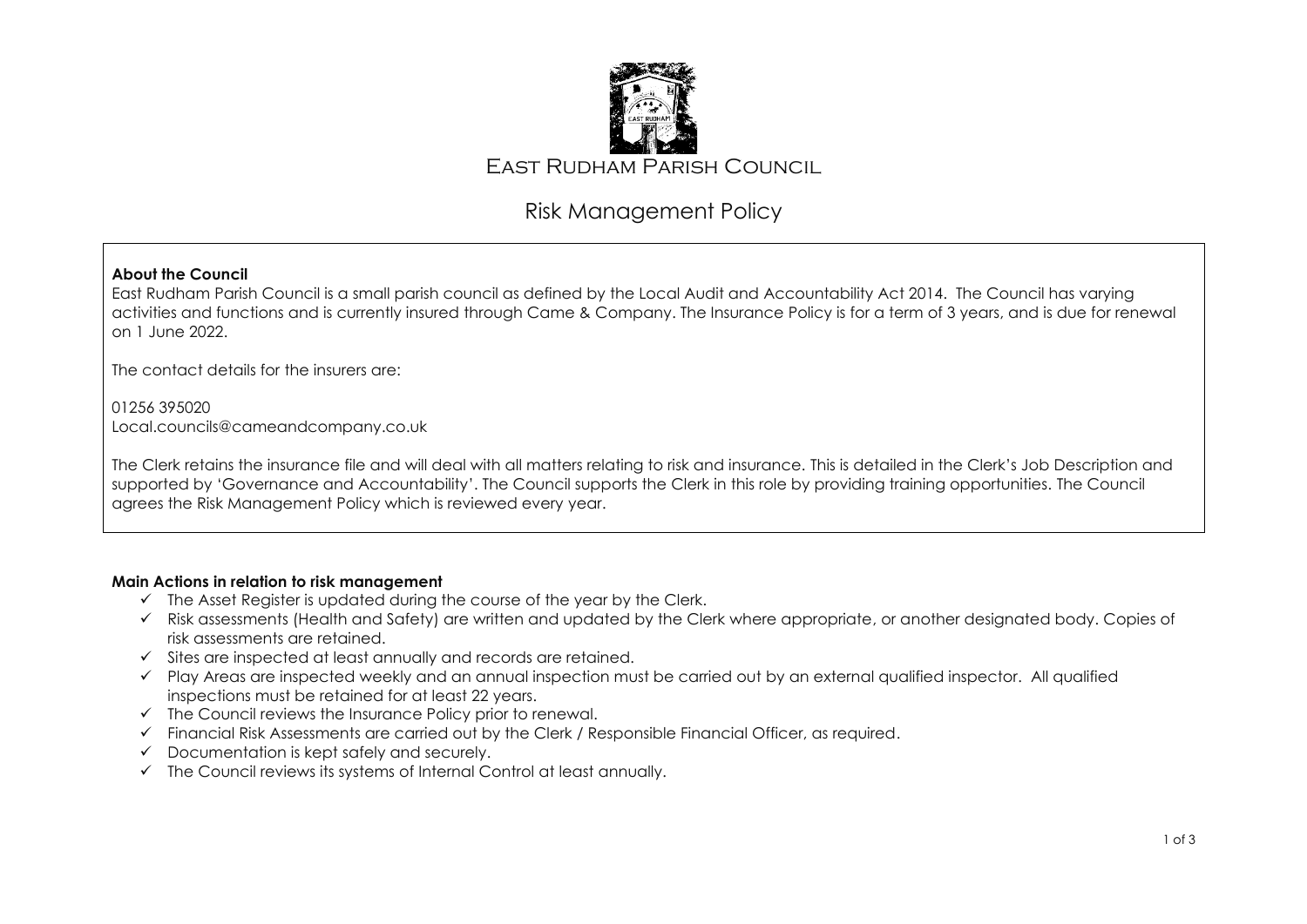## **The Risks identified for the Council:**

| <b>Risks</b>                                   | Likelihood v Impact<br>= Risk Rating                                                   | <b>Mitigation</b>                                                                                             | By what means                                                                                                                 | <b>Action</b>                                                                    |
|------------------------------------------------|----------------------------------------------------------------------------------------|---------------------------------------------------------------------------------------------------------------|-------------------------------------------------------------------------------------------------------------------------------|----------------------------------------------------------------------------------|
| Operational                                    |                                                                                        |                                                                                                               |                                                                                                                               |                                                                                  |
| Staff (Clerk)                                  | High<br>Accident at<br>work<br>Sickness<br><b>Terminates</b><br>employment             | Employer's Liability in place<br>Lone Worker's Policy<br>Adequate Working Balance<br>Adequate Working Balance | <b>Insurance Policy</b><br><b>Budgeted</b>                                                                                    | Clerk and<br>Council                                                             |
| Members of the<br>public attending<br>meetings | Low<br>Accident<br>Incident<br>$\bullet$                                               | Public Liability Insurance<br>Visual Inspection - recorded<br>Standing Orders in place                        | <b>Insurance Policy</b><br>Village Hall Chairman /<br>Committee or Council                                                    | <b>Clerk</b><br><b>VH</b><br>Chairman /<br>Committee                             |
| SAM2<br>Speed watch<br>volunteers              | Medium<br>Roadside<br>$\bullet$<br>accident<br>Lifting heavy<br>$\bullet$<br>equipment | Risk Assessment and training for use of SAM2<br>provided<br>Public Liability Insurance<br>Asset Insurance     | Westcotec<br>Council £10 million Public<br>Liability<br>Insurance Policy<br>Asset Register maintained and<br>Insurers advised | <b>Clerk</b><br>arranged<br>Asset<br>Register<br>updated<br>annually by<br>Clerk |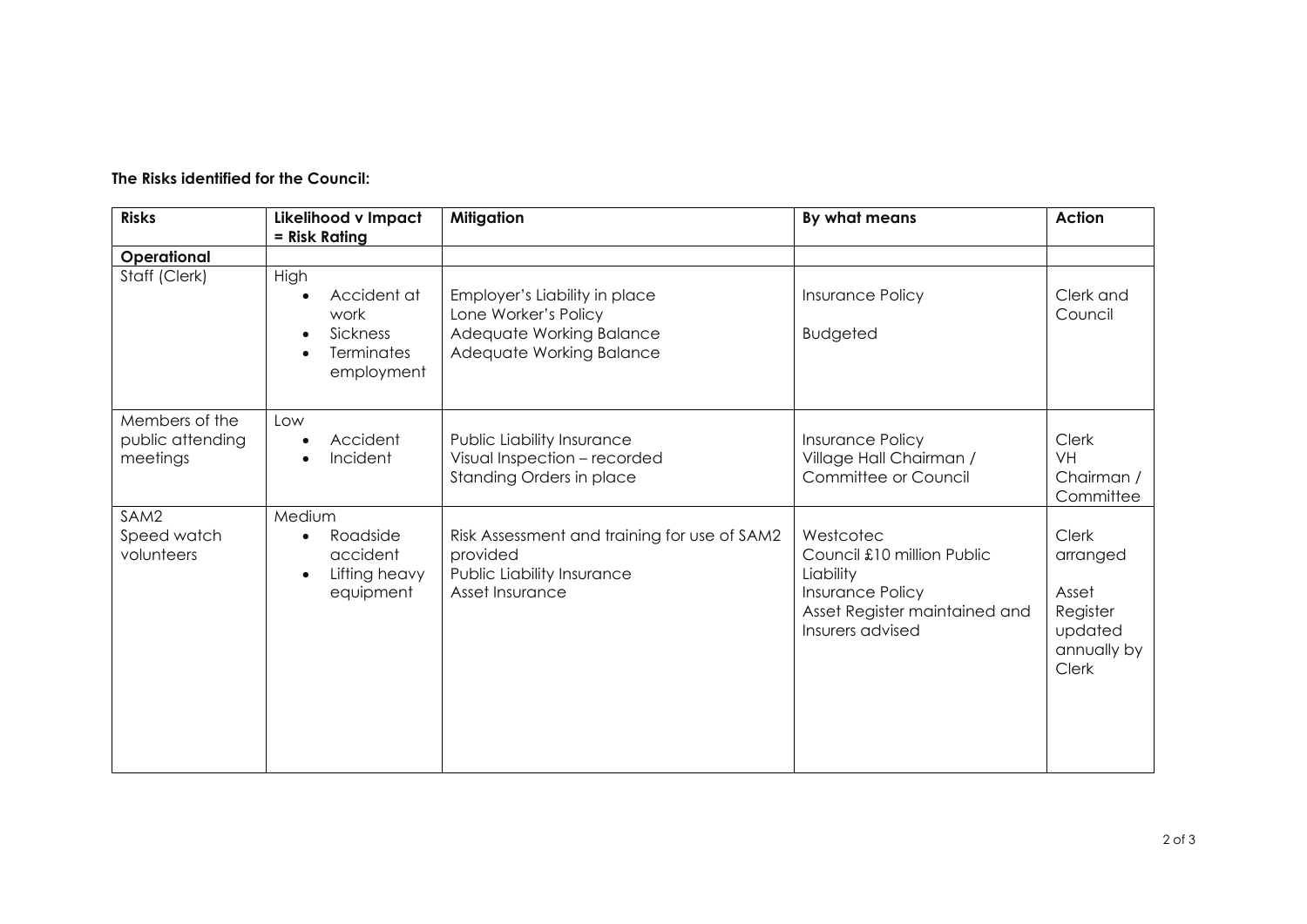| Cemetery, Play<br>Area and other<br>open space<br>areas | Medium<br>Public<br>$\bullet$<br>accident                                 | To carry out adequate safety checks on all<br>buildings, properties, land and equipment<br>for which the council is responsible.      | Carry out weekly visual checks<br>of play area and annual<br>professional independent<br>safety checks carried out. | Cllrs                                                |
|---------------------------------------------------------|---------------------------------------------------------------------------|---------------------------------------------------------------------------------------------------------------------------------------|---------------------------------------------------------------------------------------------------------------------|------------------------------------------------------|
|                                                         |                                                                           | Maintain grass and hedges to prevent trips<br>and falls.                                                                              | Regular check of cemetery<br>and head stones. Grass and<br>hedges cut regularly.                                    | Cllr and<br>contractor                               |
| Defibrillator;<br>Mowers; other<br>village assets       | Medium<br>Roadside<br>$\bullet$<br>accident<br>Lifting heavy<br>$\bullet$ | Defibrillator checked regularly and insured.<br>Risk Assessment for use of PC mower.<br>Public Liability Insurance<br>Asset Insurance | Insured and covered under<br>annual support by CHT.<br>Checked regularly by Clllr                                   | Cllrs<br><b>CHT</b>                                  |
|                                                         | equipment                                                                 | <b>Asset Register</b>                                                                                                                 | Include in Asset Register all<br>assets for which PC is<br>responsible                                              | Asset<br>Register<br>updated<br>annually by<br>Clerk |
| Contractors                                             | Medium<br>Public<br>$\bullet$<br>accident                                 | Public Liability Insurance<br>Contractors own Public Liability                                                                        | <b>Insurance Policy</b><br>Council and Contractor (£10<br>million)                                                  | Clerk                                                |
|                                                         |                                                                           |                                                                                                                                       |                                                                                                                     |                                                      |